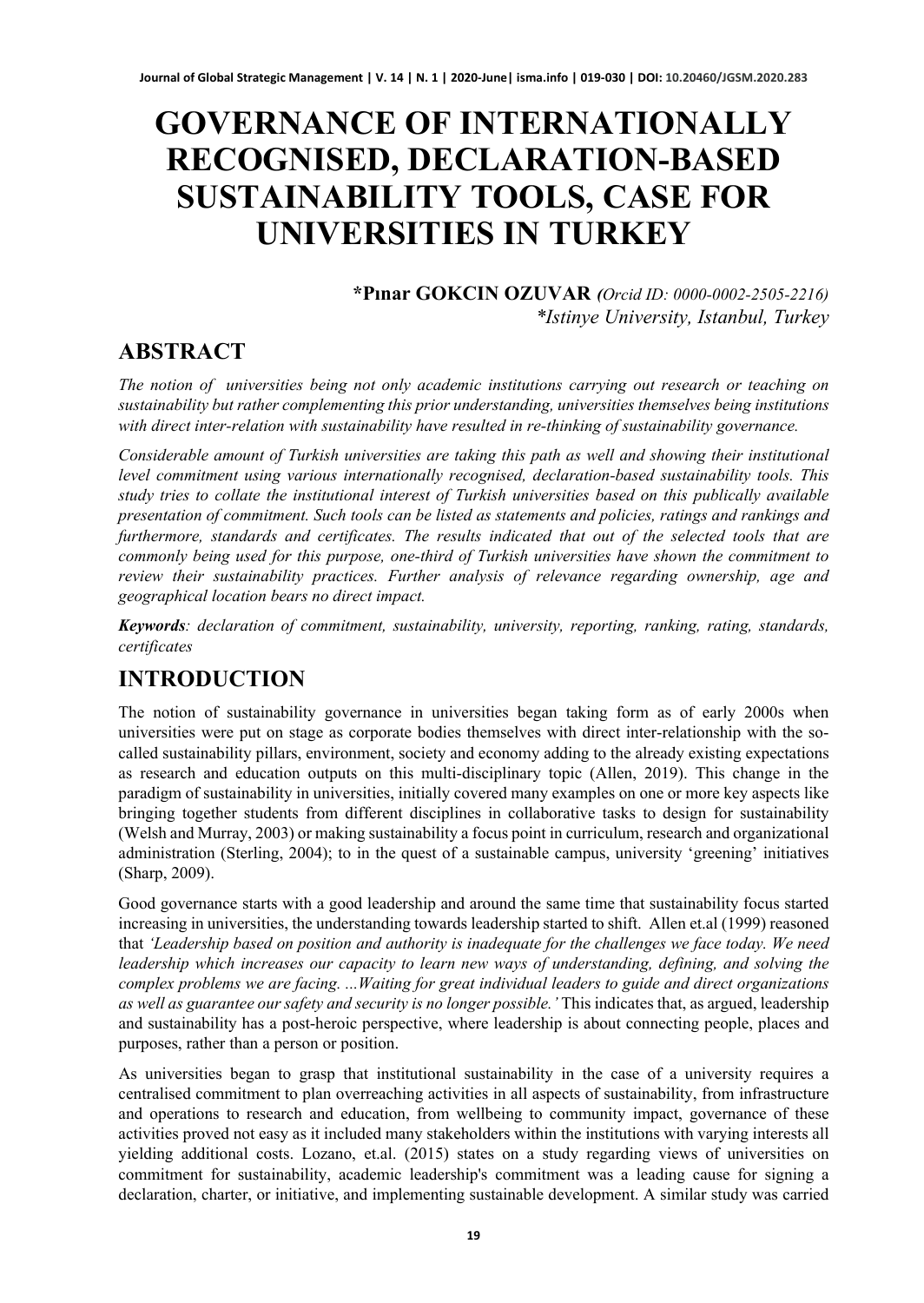out by Zahid et.al. (2020) on Integration, implementation and reporting outlooks of sustainability in higher education institutions (HEIs) with a focus on index and case base validation, universities analysed indicated inclination toward the broad agenda of sustainable development, but still, they lack integration, implementation and reporting of their sustainable practices. Another study revealed that problems observed in innovation in sustainable development in universities are mainly, lack of specific working groups, cultural and behavioural change, lack of financial resources, lack of engagement between municipalities and companies, and lack of reporting and accountability mechanisms (Avila, et.al., 2017)

Universities have different courses of actions and use various tools to present their declaration of commitment to sustainability. Below are the main tools that are being used to achieve this presentation. Most of these tools do not require an association with an internal sustainability body or a third party assessment and can be carried out by a representative for collecting and collating data from various departments in the university.

#### **Statements and Policies**

- **Mission and vision statements:** Although a somewhat out-dated, mission and vision statements are declarations where an organisation's purpose and outlook, both for those in the organization and for the public is expressed. Gurley, et.al, (2015) report findings from a study of graduate level, educational leadership students' familiarity with shared mission, vision, values, and goals statements and the perceived impact these concepts have on their practice as leaders and teachers in schools and findings revealed a limited ability to recall these statements and unless achieved as a result by internal meetings of university representative working groups on strategy, mission and vision statements do not go beyond well-articulated bunch of words that would not be directly relevant to the actual case. Mission vision statements can be part of the strategy documents and sometimes given on the website of the university for easy access.
- **Policies:** Policies issued by universities may be on various topics, i.e. environment, gender diversity. Similar to mission vision statements, issuing a university level policy on a topic, is efficient only if the policy is drafted or communicated by a group of stakeholders within the university, not only academics but also administrative staff, students, and even third-party operators. Policies are usually one page documents expressing the understanding of the university without giving any details on implementation as implementation can be time relevant whereas policies are deemed as perpetual documents on commitment by the university management.

One tool that needs to be reviewed here is the United Nations Global Compact (UN Global Compact) as it is a globally recognised commitment of certain principles from all kinds of organisations, including business, NGOs, NPOs and universities.

**United Nations Global Compact (UN Global Compact)** was launched in 1999 with the aim of assisting businesses in becoming responsible companies. It is a non-binding commitment for the 10 principles any responsible company should follow on Human Rights, Labour, Environment and Anti-Corruption. These principles are derived from the Universal Declaration of Human Rights, the International Labour Organization's Declaration on Fundamental Principles and Rights at Work, the Rio Declaration on Environment and Development, and the United Nations Convention Against Corruption. Companies can sign this commitment for the UN global Compact's 10 Principles and they are only required to submit a periodic report on the commitment (Bäumlisberger, 2019) and (The Ten Principles | UN Global Compact, 2020). The signatories are classified as business and non-business where the latter may include cities and municipalities, civil society and non-governmental organisations, labour unions, public sector organisations as well as academic institutions. Williams (2018) have emphasized the role of UN Global Compact on the impact for the paradigm shift to become responsible business, coining it as the 're-stroying the purpose of business'.

Signing of UN Global Compact does not require a pre-assessment on the relevant state of the organisation. However, expressing continued commitment is an important aspect and a Commitment of Engagement (CoE) report is required periodically. Each CoE should include a statement of continued support for the UN Global Compact and its ten principles, a description of the practical actions that the organization has taken as well as a measurement of outcomes. UN Global Compact CoEs are declaration based and there is no third party assessment and no need for additional evidence. All members' CoEs are publically accessible.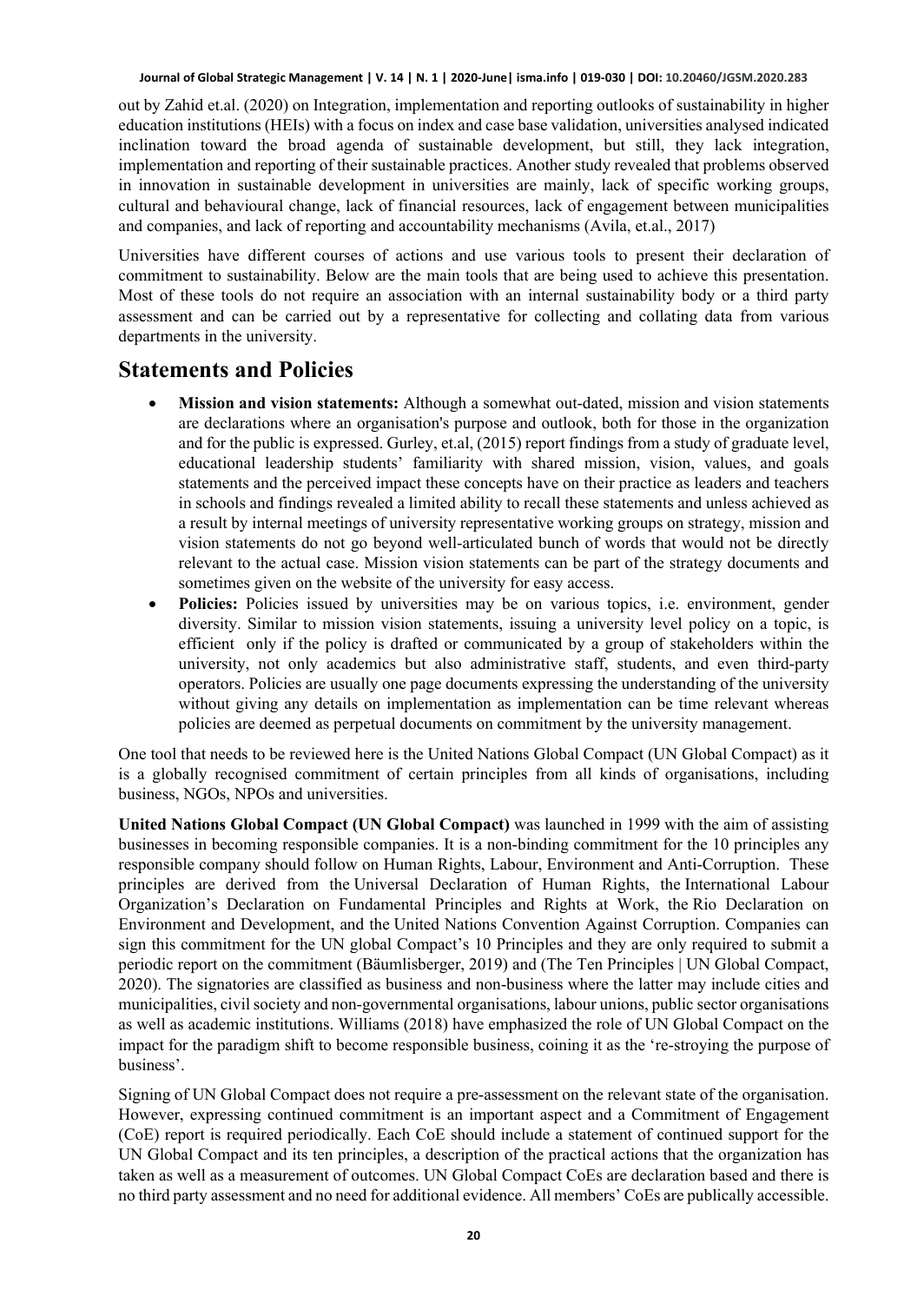Furthermore there are publically available 'expelled participants' and 'non-communicating participants lists establishing a transparent medium.

**Principle 1:** Businesses should support and respect the protection of internationally proclaimed human rights; and **Principle 2:** make sure that they are not complicit in human rights abuses.

**Principle 3:** Businesses should uphold the freedom of association and the effective recognition of the right to collective bargaining;

**Principle 4:** the elimination of all forms of forced and compulsory labour;

**Principle 5:** the effective abolition of child labour; and

**Principle 6:** the elimination of discrimination in respect of employment and occupation.

**Principle 7:** Businesses should support a precautionary approach to environmental challenges;

**Principle 8:** undertake initiatives to promote greater environmental responsibility; and

**Principle 9:** encourage the development and diffusion of environmentally friendly technologies.

**Principle 10:** Businesses should work against corruption in all its forms, including extortion and bribery.

#### Exhibit 1: The Ten Principles of the UN Global Compact (The Ten Principles | UN Global Compact, 2020)

Another similar tool would be United Nations Principles for Responsible Management Education (PRME), with its 6 principles directed to Management Education.

**Principle 1 | Purpose:** develop the capabilities of students to be future generators of sustainable value for business and society at large and to work for an inclusive and sustainable global economy.

**Values**: We will incorporate into our academic activities, curricula, and organisational practices the values of global social responsibility as portrayed in international initiatives such as the United Nations Global Compact.

**Method**: create educational frameworks, materials, processes and environments that enable effective learning experiences for responsible leadership.

**Research**: engage in conceptual and empirical research that advances our understanding about the role, dynamics, and impact of corporations in the creation of sustainable social, environmental and economic value.

**Partnership**: interact with managers of business corporations to extend our knowledge of their challenges in meeting social and environmental responsibilities and to explore jointly effective approaches to meeting these challenges.

**Dialogue**: facilitate and support dialog and debate among educators, students, business, government, consumers, media, civil society organisations and other interested groups and stakeholders on critical issues related to global social responsibility and sustainability.

#### Exhibit 2: 6 Principles of UN PRME (PRME, 2020)

Although all the above stated principles could easily be transferred to other disciplines, PRME focuses on only one aspect of the institutional sustainability for universities, therefore is not one of those tools that govern the whole of the university.

### **Ranking and rating**

Ranking and rating of companies have been mainstream for a while as well as the sustainability aspect. For the case of universities, A campus sustainability ranking system can be defined as a tool that evaluates the sustainability performance or expected performance of a higher education institution (HEI) and translates that evaluation into a general assessment that allows for comparison across similar institutions. Sustainability rankings categorize the performance of universities using a variety of criteria and indicators that can be grouped as: Green Campus and Buildings, Energy and Climate Change, Waste Management, Water Consumption, Transportation, Education for Sustainability, Stakeholder Participation sustainability governance and administration (Aina, et.al., 2019).

There are several national-level sustainable/green university ranking systems albeit on a smaller scale ranking of universities, 'People & Planet' is one such example for UK where UK universities are ranked by students for environmental and ethical performance (People & Planet University League, 2020). In USA, sustainability ranking/rating systems include Green Rating by Princeton Review, SIERRA Cool Schools, College Sustainability Report Card (CSRC)-currently suspended-, American College & University Presidents' Climate Commitment (ACUPCC) and American Association for the Advancement of Sustainability in Higher Education (AASHE).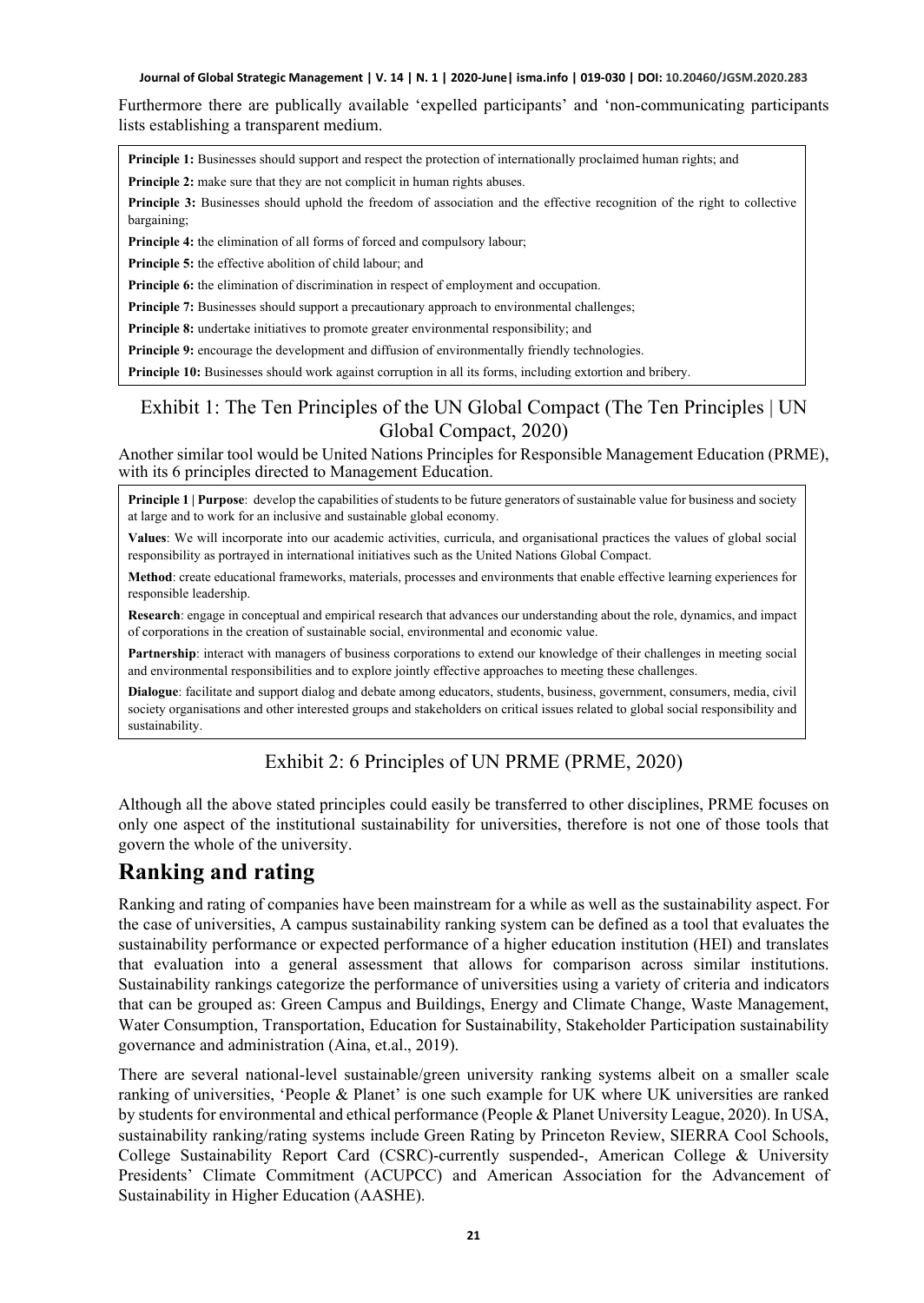There are regional practices however currently the two prominent internationally recognised ones are THE Impact and GreenMetric. Interest in both is increasing according to the given numbers of participating universities each year.

**The IU GreenMetric World University Ranking** claims to base its instruments on a broad philosophy that encompasses the three Es: Environment, Energy and Equity. IU GreenMetric was coined in 2010 with a common decision with an aim to provide the result of online survey regarding the condition and policies to Green Campus and Sustainability efforts in universities globally. Lauder et.al. (2015) suggest that GreenMetric is a significant ranking system and is designed as a practical entry-level tool for assessing global campus sustainability efforts.

IU GreenMetric is based on 6 main criteria as; 1) university landscape (setting and infrastructure), 2) electricity consumption (energy and climate change), 3) waste management, 4) water preservation, 5) green transportation for public, and 6) education and research related to sustainability. It also considers the size of the university, and its zoning profile, whether urban, suburban or rural. Data collection for the UI GreenMetric World University Ranking comes from online surveys sent to university administrators. The evidence for the data is collected by the use of a template with photos, declarations and other official documents.

Ragazzi et.al. (2017) reviewed the methodology of GreenMetric and stated that a lack of threshold for a defined sustainability, the lack of scoring bands, relativity of score, high sensitivity of the ranking, and incompleteness of the ranking, are major aspects in need of improvement to strengthen the ranking method.

**The Times Higher Education Impact Rankings** assess universities against the United Nation's Sustainable Development Goals aiming to evaluate performance regarding actual impact in respect to SDGs.

Although the methodology is still being updated, each university selects 3 of the UNSDGs that they feel confident in and then they have to also evaluate their performance for SDG17 'partnerships for goals'. Evidence need to be provided for all the information given in the mandatory questionnaire. Universities' scores are publically available in each selected SDG (Impact Ranking, 2020).

### **Reporting**

Reporting of sustainability efforts can be part of other tools including ranking and rating, i.e. UI GreenMetric, UN Global Compact or THE Impact. In this section only those tools with direct purpose of reporting will be reviewed.

**Global Reporting Initiative (GRI)** is an independent international organization that promotes sustainability reporting since 1997 to help businesses and governments worldwide understand and communicate their impact on critical sustainability issues such as climate change, human rights, governance and social well-being. GRI has its own Sustainability Reporting Standards (GRI Standards) to issue a common format for reporting designed to be used as a set by any organization that wants to report about its impacts, and how it contributes towards sustainable development.

Among others following closely the evolution of GRI, Brown et.al (2009) and Milne and Gray (2013) has critiqued GRI reporting on its actual effectiveness resulting in continuous updating of the reporting standards over the years.

As of date, GRI provides modules on reporting called as standards and universal standards (foundation, general disclosure, management approach,), economic standards (economic performance, market presence, indirect economic impacts, procurement practices, anti-corruption, anti-competitive behaviour, tax), environmental standards (materials, energy, water and effluents, biodiversity, emissions, waste, environmental compliance, supplier environmental assessment), and finally Social Standards (employment, labor/management relations, occupational health and safety, training and education, diversity and equal opportunity, non-discrimination, freedom of association and collective bargaining, child labor, forced or compulsory labor, security practices, rights of indigenous people, human rights assessment local communities, supplier social assessment, public policy, customer health and safety, marketing and labelling, customer privacy , socioeconomic compliance) (Global Reporting Initiative, 2020). Reports from organisations are partially or fully disclosed via GRI website. Universities have also shown relatively lower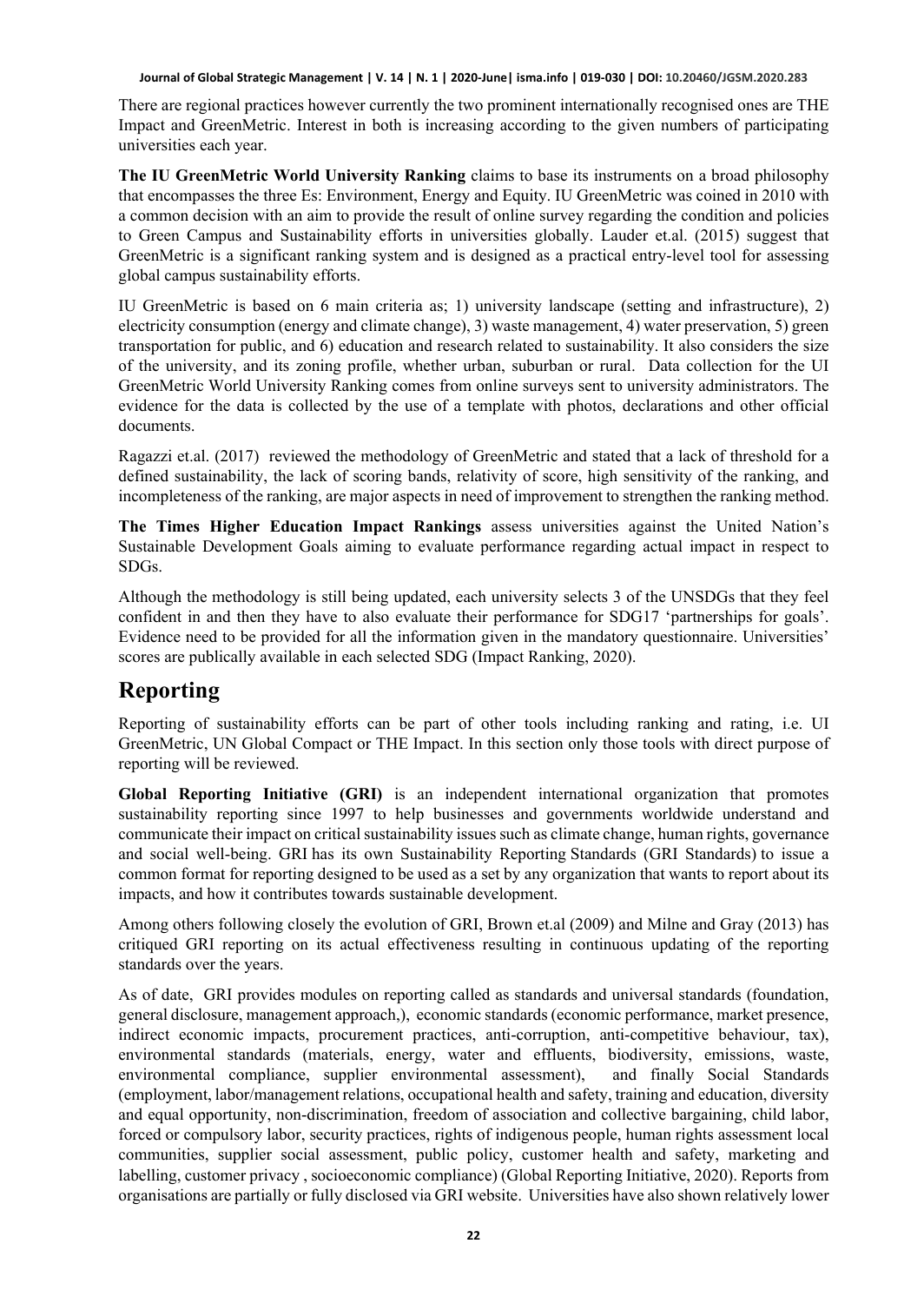interest in GRI and as of 2020, globally 14612 organisations have taken part in the GRI reporting mechanism with 61606 reports, of which 159 are universities with 456 reports.

### **Certificates/Standards**

As in other tools discussed in this study, there are many standards or certificates involving only one aspect of the sustainability efforts within the university, i.e. building certificates LEED, BREEAM or these maybe only be focusing on a region, i.e. BS 8001:2017, British Standards on framework for implementing the principles of the circular economy in organizations.

Green Building certification or rating systems are systems which demonstrate the sustainability level of the building. The approach includes construction, design and operational phases and covers all relevant aspects to a green building, It can be applied to new buildings or retrofits. Globally recognised green building certificate examples are LEED and BREEAM. Although there are institutional barriers (Richardson and Lynes, 2007) green buildings and their relevant certification are commonly practiced in universities. As this type of certification only considers one aspect, it is not included in the scope of this study.

**International Organization for Standardization** (**ISO) is** an international non-governmental standardsetting body composed of representatives from various national standards organizations including Turkey (International Organization for Standardization, 2020). There are many standards on sustainability that can be used by universities, some of which are given below.

- ISO 26000 Social Responsibility
- ISO 20400 Sustainable Procurement
- ISO 37120 Sustainable development of Communities
- ISO 14046 Water Footprint
- ISO 50001 Energy Management
- ISO 14001 Environmental Management Systems
- ISO 14064 Greenhouse gases

#### **Networks**

Universities have been taking on the challenge to become sustainable institutions and cooperation between universities have evolved over the years yielding into many networks of varying scales from regional to global (Mothan-Hill, et.al., 2019). One of the prominent ones is the Global Alliance of Tertiary Education and Student Sustainability Network bringing together more than 30 higher education networks with the aim of making a collective impact which they cannot make alone. The Global Alliance was launched in 2015 brings together other regional as well as global networks. Below are those networks that are directly relevant to and formed by universities that aim institutional sustainability.

Association for the Advancement of Sustainability in Higher Education (AASHE) Australasian Campuses Towards Sustainability (ACTS) Assessment Instrument for Sustainability in Higher Education Alianza de Redes Iberoamericanas de Universidades por la Sustentabilidad y el Ambiante (ARIUSA) Association for Promoting Sustainability in Campuses and Communities (APSCC) Canadian College and University Environmental Network (CCUEN) Campus Sustainability Network in Japan (CAS-Net Japan) China Green University Network (CGUN) The Copernicus Alliance EAUC: The Alliance for Sustainability Leadership in Education Ecocampus Belgium Environmental Management for Sustainable Universities (EMSU) Foundation for Environmental Education (FEE) Global Alliance of Tertiary Education and Student Sustainability Network Globally Responsible Leadership Initiative (GRLI) Graines de Changement/Utopies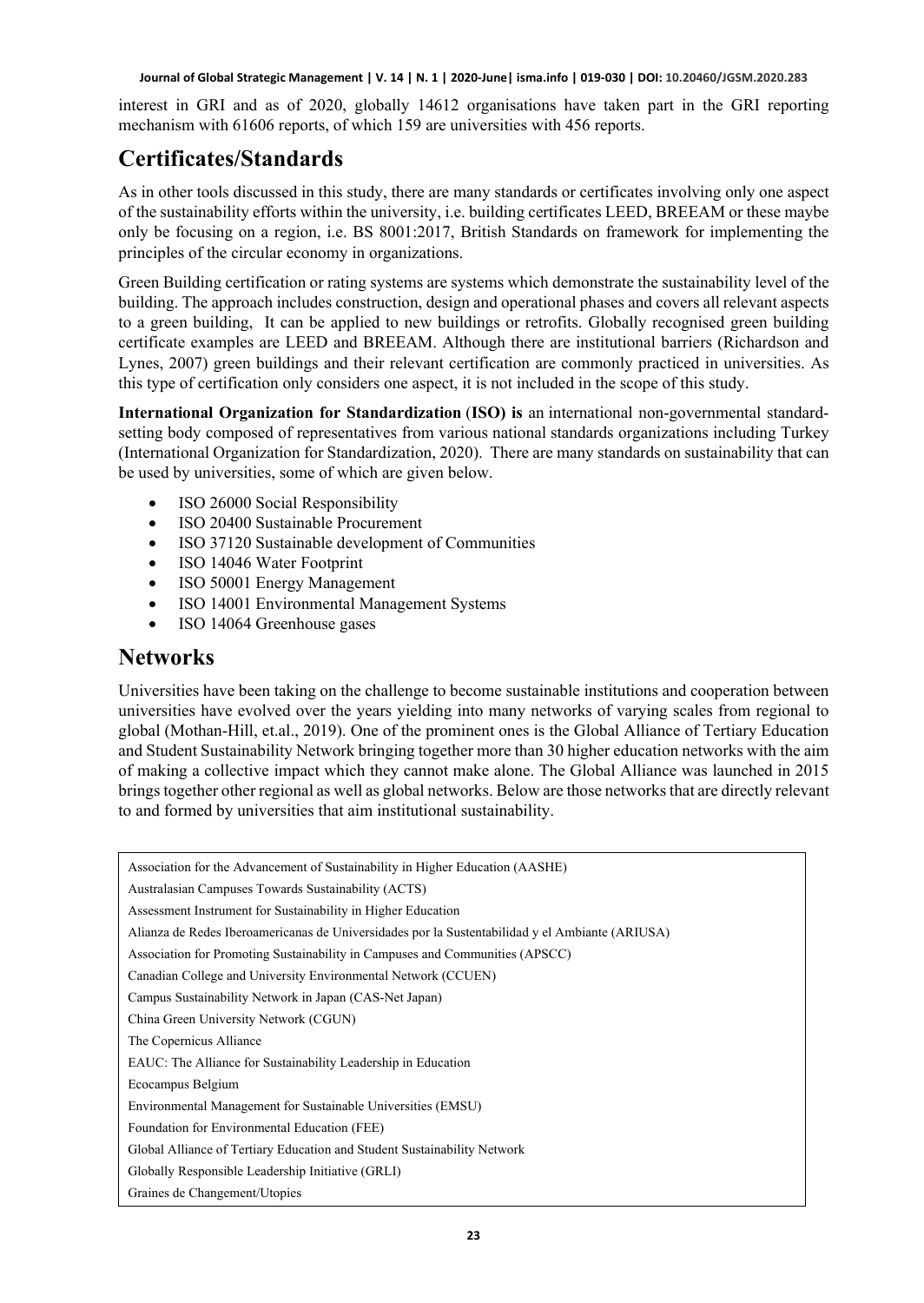| Higher Education Sustainability Initiative (HESI)                                        |
|------------------------------------------------------------------------------------------|
| International Association of Universities (IAU)                                          |
| International Sustainable Campus Network (ISCN)                                          |
| Korean Association for Green Campus Initiative (KAGCI)                                   |
| Mainstreaming Environment and Sustainability in Africa (MESA)                            |
| National Institute of Technology, Fukushima College                                      |
| Nordic Sustainable Campus Network (NSCN)                                                 |
| National Union of Students (NUS)                                                         |
| ProSPER. Net: Promotion of Sustainability in Postgraduate Education and Research Network |
| Rootability                                                                              |
| Sustainability and Education Policy Network (SEPN)                                       |
| Sustainable University Network of Thailand                                               |
| UK Youth Climate Coalition (UKYCC)                                                       |
| International Alliance of Research Universities (IARU)                                   |
| US Partnership for Education for Sustainable Development (USPESD) and the Disciplinary   |
| Associations Network for Sustainability (DANS)                                           |
| Sustainable Development Solutions Network (SDSN)                                         |
| United Nations Principles for Responsible Management Education (PRME),                   |

#### **Exhibit 3:** Global or regional networks that are directly relevant to and formed by universities that aim institutional sustainability. (Molthan-Hill, et.al., 2019).

Of the above, a prominent one is Sustainable Development Solutions Network (SDSN). SDSN brands itself as a global initiative for Unite Nations and aims to promote integrated approaches to implement the Sustainable Development Goals (SDGs) and the Paris Agreement on Climate Change, through education, research, policy analysis, and global cooperation (Sustainable Development Solutions Network, 2020). SDSN regards the effect of universities on the regional or global sustainable development rather than the institution's itself.

# **METHODOLOGY AND RESULTS**

Screening all the previously mentioned tools for declaration-based commitment to sustainability, only those tools that possess the understanding below are included in the scope of the study.

- Global and not focusing on one region or country
- General take on institutional sustainability including infrastructure & operations, research & education, community relations and institutional well-being, i.e. not only green buildings.
- Including all stakeholders of a university and not focusing on just one group, i.e. not only students.
- Multi-disciplinary approach and not focusing on one discipline or subject, i.e. not only management education.

Reviewing all these mentioned tools for declaration-based commitment to sustainability yield the following results for the case of Turkish universities commitment. Only the tools that can be used as an institutional level –not one topic or aspect- were considered.

| Ranking | University                         | Overall |
|---------|------------------------------------|---------|
|         | Istanbul Technical University      | 54      |
|         | Erciyes University                 | 136     |
|         | Middle East Technical University   | 167     |
|         | Ozyegin University                 | 173     |
|         | Aksaray University                 | 227     |
| b       | Zonguldak Bulent Ecevit University | 254     |
|         | Ege University                     | 259     |
|         | Yildiz Technical University        | 263     |
|         | Hitit University                   | 282     |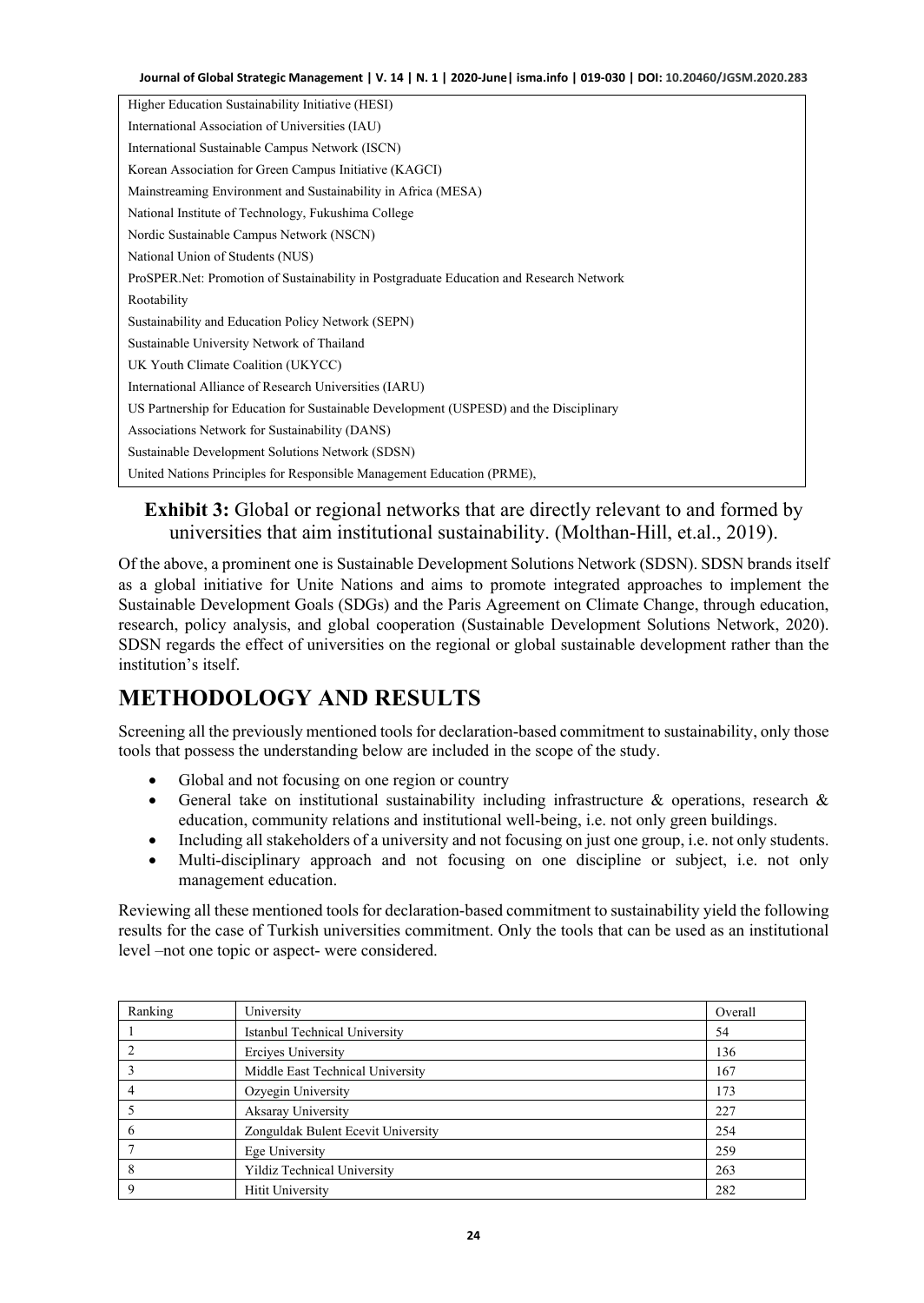|  |  | Journal of Global Strategic Management   V. 14   N. 1   2020-June  isma.info   019-030   DOI: 10.20460/JGSM.2020.283 |
|--|--|----------------------------------------------------------------------------------------------------------------------|
|--|--|----------------------------------------------------------------------------------------------------------------------|

| 10 | Akdeniz University                        | 290 |
|----|-------------------------------------------|-----|
| 11 | Cukurova University                       | 293 |
| 12 | Afyon Kocatepe University                 | 305 |
| 13 | Sabanci University                        | 324 |
| 14 | Ondokuz Mayis University                  | 341 |
| 15 | <b>Bartin University</b>                  | 348 |
| 16 | Ankara University                         | 368 |
| 17 | Cappadocia University                     | 392 |
| 18 | Yeditepe University                       | 437 |
| 19 | Dokuz Eylul University                    | 460 |
| 20 | Anadolu University                        | 465 |
| 21 | Inonu University Malatya                  | 468 |
| 22 | Sivas Cumhuriyet University               | 484 |
| 23 | TOBB University of Economy and Technology | 492 |
| 24 | Istanbul Sabahattin Zaim University       | 496 |
| 25 | Tokat Gaziosmanpasa University            | 504 |
| 26 | Bogazici University                       | 513 |
| 27 | Düzce University                          | 525 |
| 28 | Marmara University                        | 536 |
| 29 | <b>Ataturk University</b>                 | 574 |
| 30 | Galatasaray University                    | 576 |
| 31 | <b>Baskent University</b>                 | 594 |
| 32 | Süleyman Demirel Üniversitesi             | 596 |
| 33 | Kadir Has University                      | 601 |
| 34 | Kto Karatay University                    | 607 |
| 35 | Bolu Abant Izzet Baysal University        | 609 |
| 36 | Cankaya University                        | 615 |
| 37 | Eskisehir Technical University            | 617 |
| 38 | Niğde Ömer Halisdemir University          | 620 |
| 39 | <b>Bilkent University</b>                 | 637 |
| 40 | Igdir Universitesi                        | 667 |
| 41 | Kilis 7 Aralik University                 | 677 |
| 42 | Izmir University of Economics             | 693 |

Those tools that have found an interest are analysed, below are the ones that have received at least some interest from Turkish universities. However, as these are not representative, they are only briefly summarised.

- Global Reporting Initiative (GRI): Only 2 universities have taken part with single time reports dating back to 2011 and 2012. As GRI demands reporting to be updated annually, it is fair to say that the two universities are currently not pursuing this declaration-based tool.
- International Sustainable Campus Network (ISCN): ISCN is an organisation with a mission to provide an international forum to support higher education institutions in the exchange of information, ideas, and best practices for achieving sustainable campus operations and integrating sustainability in research and teaching (The International Sustainable Campus Network - ISCN, 2020). ISCN doesn't require reporting but only a commitment to the ISCN Charter by the university. At the time of this study, only 90 universities from 30 countries are members and only 4 universities in Turkey are members.

Three declaration-based tools are selected to understand the governance approach of Turkish universities' commitments on sustainability. All below selected tools require an institutional level, university-wide reporting on sustainability performance. Furthermore, these three are the only three tools that Turkish universities show an interest in participating. Those tools that a single university may have participated are not included. The Turkish universities that have taken part have also been analysed according to their date of establishment, geographical location and ownership.

### **UI GreenMetric World University Ranking**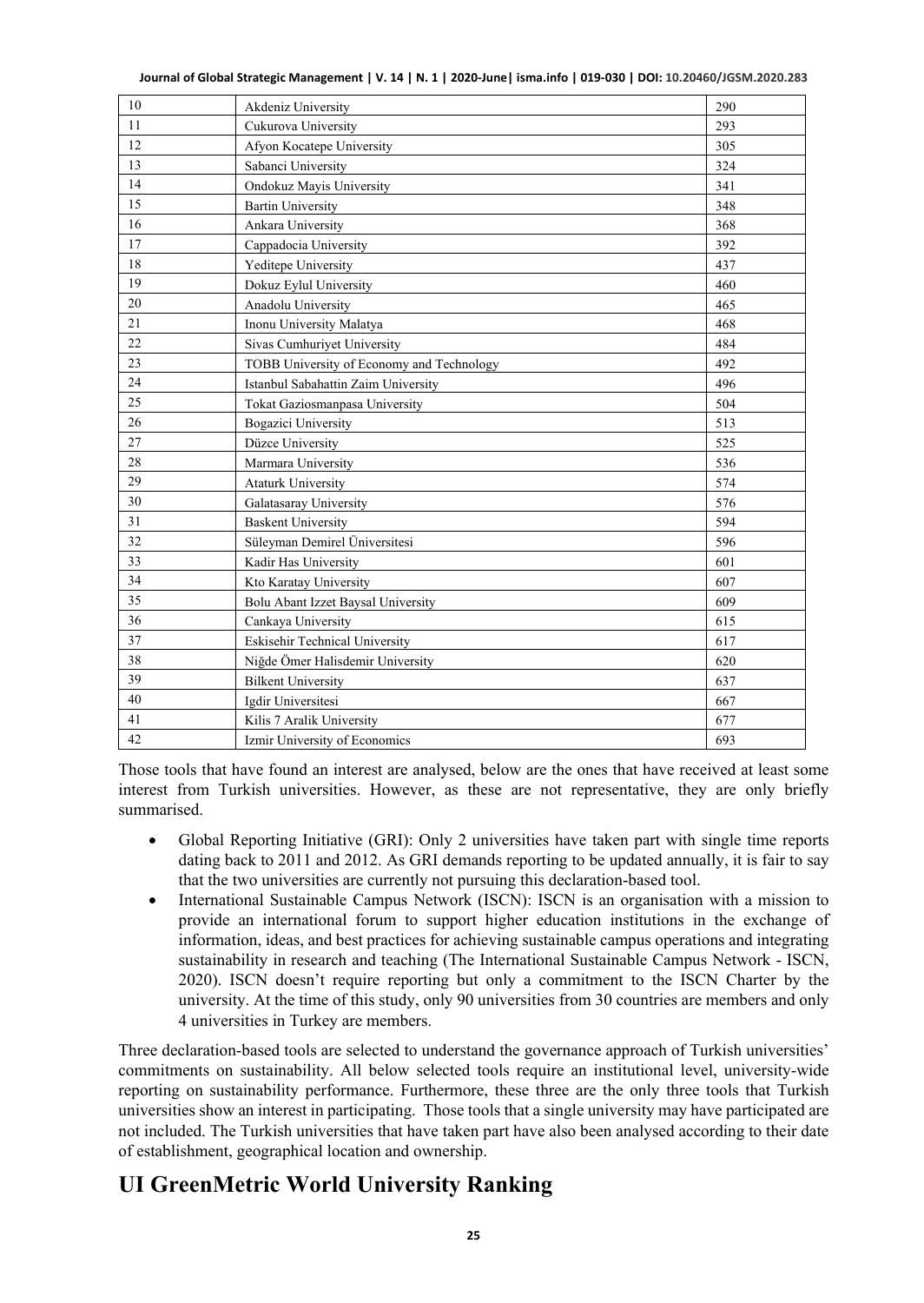For the case of Turkish Universities, when the first set of data was collected from 96 universities globally and results announced for 2010, one Turkish university took part in the ranking followed by two Turkish universities in 2011. Almost 10 years later in 2019, globally 780 universities were listed of which 42 are Turkish Universities of which 30 are state-owned and 12 are foundation universities.

Exhibit 4 : UI GreenMetric results of Turkish Universities in 2019 (UI GreenMetric | World University Rankings, 2020)

The 2019 results indicate that only 4 universities are in the top quarter of the ranking. This may not be a direct sign for the sustainability of the universities but rather the lack of collating and presenting the right data in the required way. Data collection and accumulation in universities relevant to sustainability criteria required for IU GreenMetric ranking requires dedicated and institutionalised coordination within the university. Furthermore, analysing the list of participant universities, it can be stated that there is no direct relevance regarding date of establishment, geographical location and ownership status.

### **United Nations Global Compact**

Turkish universities, have also recognised the importance of the commitment to UN Global Compact's 10 principles and although there is a longer list of academic members from Turkey, only 8 universities have been actively engaged. The date these universities signed the commitment for UN Global Compact, the status of the communication on Engagement is given below.

|                               | Joined on  | Communication on Engagement       | most recent COE        |
|-------------------------------|------------|-----------------------------------|------------------------|
| Sabanci University            | 29.01.2007 | partial, only for business school | 2017-2019              |
| Koc University                | 19.12.2007 | university level                  | 2016-2018              |
| Istanbul Bilgi University     | 23.06.2009 | university level                  | $2014 - 2016$          |
| Kadir Has University          | 29.07.2009 | university level                  | 2017-2018              |
| Izmir University of Economics | 15.11.2012 | university level                  | 2018-2020              |
| Yasar University              | 10.12.2014 | university level                  | 2017-2019              |
| Ozyegin University            | 21.12.2018 | university level                  | due at the end of 2020 |
| Yildiz Technical University   | 14.03.2019 | university level                  | due~2021               |

#### Exhibit 5: UN Global Compact Signatory Turkish Universities (Our Participants | UN Global Compact, 2020)

Of the 208 universities in Turkey, 8 is a minimal number although this doesn't indicate that remaining universities are not committed to these principles. This may only indicate lack of awareness as well as the lower priority level when it comes to international recognition regarding sustainable universities. Furthermore, analysing the list of participant universities, it can be stated that there is no direct relevance regarding date of establishment, geographical location and ownership status.

## **THE Impact**

The Times Higher Education Impact Rankings assess universities against the United Nation's Sustainable Development Goals aiming to evaluate performance regarding actual impact in respect to SDGs. Although the methodology is still being updated, each university selects 3 of the UNSDGs that they feel confident in and then they have to also evaluate their performance for SDG17 'partnerships for goals'. Evidence need to be provided for all the information given in the mandatory questionnaire. Universities' scores are publically available in each selected SDG.

The first results were announced in 2019 and 450 universities from 76 countries including 19 universities from Turkey were listed. In its second year, 2020, the number of Turkish universities nearly doubled to 36 in line with the global number of 767. In 2020, 766 universities from 85 countries took part in THE Impact Rankings.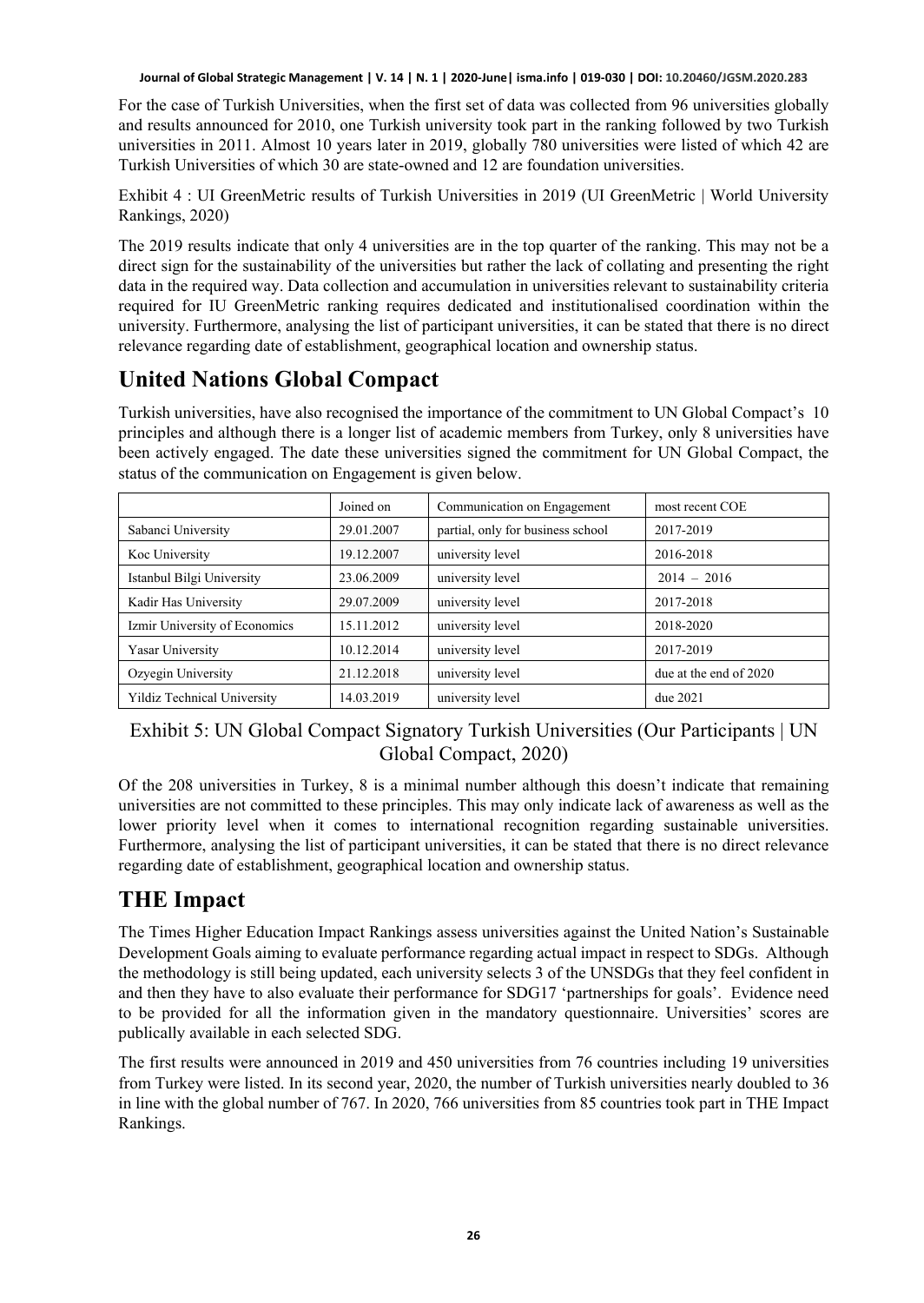| Rank        | Name                                                                                                                                                                                                                                                                                                                                                      | Score         |
|-------------|-----------------------------------------------------------------------------------------------------------------------------------------------------------------------------------------------------------------------------------------------------------------------------------------------------------------------------------------------------------|---------------|
| $101 - 200$ | Abdullah Gül University                                                                                                                                                                                                                                                                                                                                   | 75.4–83.3     |
| $201 - 300$ | Bahcesehir University, Hacettepe University, Koc University, Middle East<br>Technical University, Ozyegin University                                                                                                                                                                                                                                      | $68.2 - 75.3$ |
| 301-400     | Ankara University, Boğazici University, Erciyes University, Istanbul Bilgi<br>University                                                                                                                                                                                                                                                                  | $61.5 - 68.0$ |
| 401-600     | Atatürk University, Atılım University, Cukurova University, Ege University, Gazi<br>University, Gaziantep University, Istanbul Aydın University, Istanbul Gelişim<br>University, Izmir University of Economics, Kadir Has University, Sabancı<br>University, Tokat Gaziosmanpaşa University, Yeditepe University                                          | $46.7 - 61.4$ |
| $601+$      | Anadolu University, Beykent University, Eskişehir Osmangazi University, Halic<br>University, Istanbul Medipol University, Istanbul Technical University, Izmir<br>Institute of Technology, İstinye University, Karabük University, Marmara<br>University, Ondokuz Mayis University, Sakarya University, University of Turkish<br>Aeronautical Association | 9.5-46.6      |

Exhibit 6: Only a quarter of the Turkish Universities rank in the top half of the ranking (Impact Ranking, 2020)

Furthermore, analysing the list of participant universities, it can be stated that there is no direct relevance regarding date of establishment, geographical location and ownership status.

# **CONCLUSIONS**

The following conclusions could be made from this research on the current status of governance based on declaration. In Turkey currently there are 62 universities engaged in showing commitment to one or more of the internationally recognised sustainability commitment and declaration tools where the university need to present an overall understanding for corporate sustainability defined beyond research but also including education, Corporate Social Sustainability, Infrastructure and Operations, etc. This is almost 30 per cent of all universities in Turkey, presenting an affirmative tendency in university sustainability.

Of the 62 universities, two-thirds are state-owned, which is perfectly in line with the 208 universities in Turkey and private and stated owned universities ratio is the same concluding that ownership status of universities has no direct effect on using the internationally recognised declaration-based sustainability tools.

Currently, the number of those universities that take part in one of the three tools discussed, are 42 in GreenMetric, 36 in THE Impact and 8 in UN Global Compact. Of these, only 4 universities are part of all 3 discussed tools and all these are private universities, all being less than 25 years old.

GreenMetric with 36 Turkish Universities is the most common tool that the universities prefer to use followed by 36 in THE Compact. This may be due to promotional activities of GreenMetric and THE Impact in the country since both require an evidence-based reporting which actually requires more effort in coordination for collecting the data, while UN Global Compact is more informal with only reporting without the need for further evidence to demonstrate proof. Not opting to signing the Global Compact's 10 principles, maybe associated with the lack of information about UN Global Compact among universities as it may be regarded as a tool for business rather than non-business.

Upon further investigation geographical distribution is homogenous with the country and the ratio is in line with the number of universities given in a city. Furthermore the age of the universities, had no direct correlation to the commitment as among the 62 universities, the date of establishment ranked form 1944 to 2018.

Future research needs to be carried out to understand the correlation between the inter-university governance structures, -whether there is a single delegated person or an institutional level governing bodyand practices on sustainability and the utilisation of internationally recognised declaration based university sustainability tools. Another issue regarding why Turkish universities are not pursing any of the other similar tools presented in this study, needs to be analysed by interviews with the universities.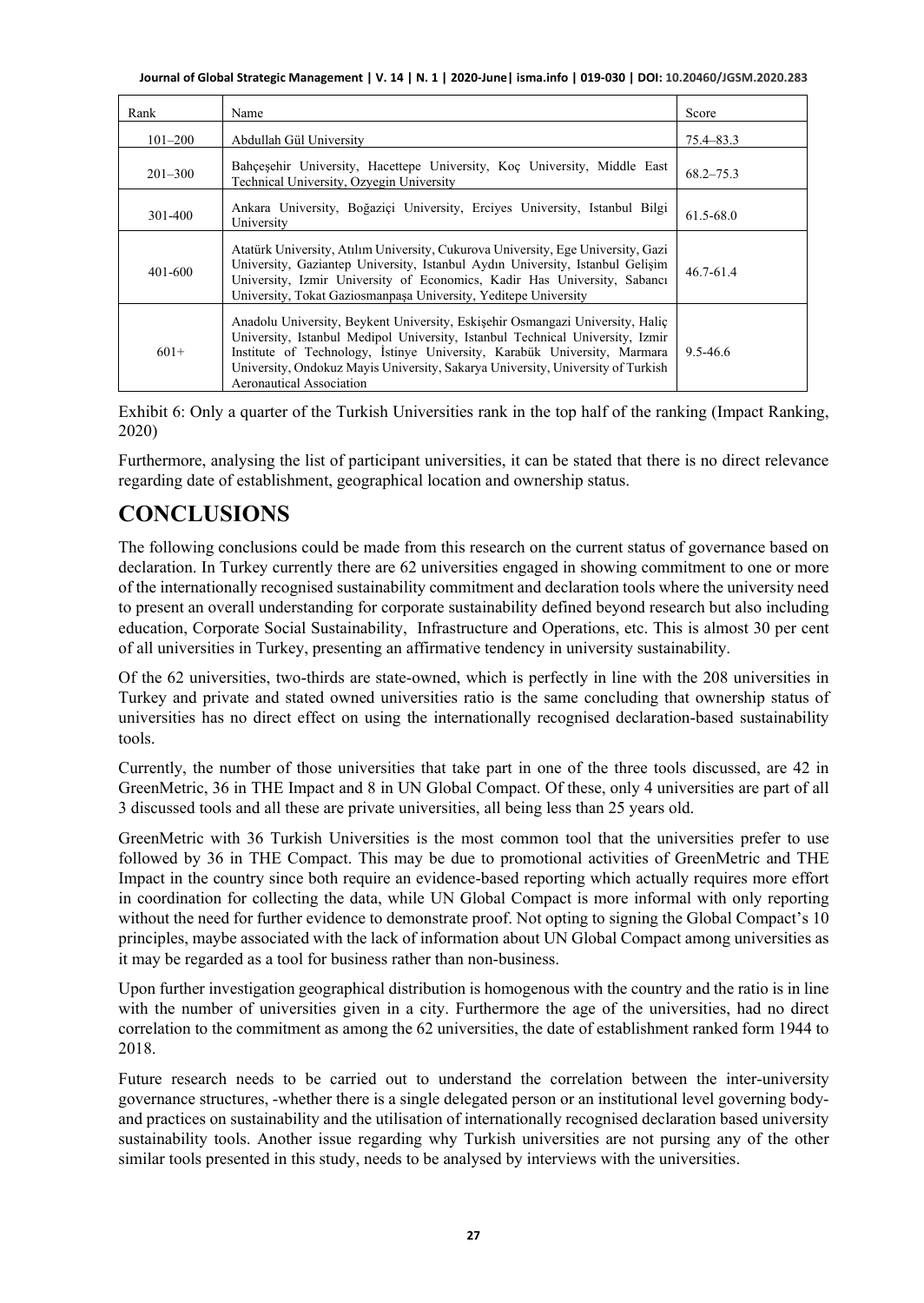### **REFERENCES**

Aina, Y.A., Abubakar, I.R., Alshuwaikhat, H.M. (2019). Global Campus Sustainability Ranking, *Encyclopedia of Sustainability in Higher Education,* 743-753*,* © Springer Nature Switzerland AG 2019, https://doi.org/10.1007/978-3-030-11352-0

Allen, S., (2019). Leadership and Sustainability, *Encyclopedia of Sustainability in Higher Education, 1067-1081,* © Springer Nature Switzerland AG 2019, http://doi.org/10.1007/978-3-030-11352-0

Allen, K.E., Stelzner, S.P., Wielkiewicz, R.M. (1999) The ecology of leadership: adapting to the challenges of a changing world. *Journal of Leadership Organisation Studies*, 5:62–82.

Ávila, L. V., Leal Filho, W., Brandli, L., Macgregor, C. J., Molthan-Hill, P., Özuyar, P. G., & Moreira, R. M. (2017). Barriers to innovation and sustainability at universities around the world. *Journal of Cleaner Production*, *164*, 1268–1278. https://doi.org/10.1016/j.jclepro.2017.07.025

Bäumlisberger, D. (2019). The United Nations Global Compact as a Facilitator of the Lockean Social Contract. *Journal of Business Ethics*, *159*(1), 187–200. https://doi.org/10.1007/s10551-017-3721-1

Brown, H. S., de Jong, M., & Levy, D. L. (2009). Building institutions based on information disclosure: lessons from GRI's sustainability reporting. *Journal of Cleaner Production*, *17*(6), 571–580. https://doi.org/10.1016/j.jclepro.2008.12.009

Globalreporting.org. 2020. *Global Reporting Initiative*. [online] Available at: <https://www.globalreporting.org/> [Accessed 30 May 2020].

Greenmetric.ui.ac.id. 2020. *UI Greenmetric | World University Rankings*. [online] Available at: <http://greenmetric.ui.ac.id/> [Accessed 30 May 2020].

Gurley, D.K., Peters, G.B., Collins, L. *et al.* Mission, vision, values, and goals: An exploration of key organizational statements and daily practice in schools. *Journal of Educational Change* **16,** 217–242 (2015). https://doi.org/10.1007/s10833-014-9229-x

ISO. 2020. *International Organization For Standardization*. [online] Available at: <https://www.iso.org/> [Accessed 30 May 2020].

ISCN. 2020. *The International Sustainable Campus Network - ISCN*. [online] Available at: <https://international-sustainable-campus-network.org/> [Accessed 30 May 2020].

Lauder, A., Sari, R. F., Suwartha, N., & Tjahjono, G. (2015). Critical review of a global campus sustainability ranking: GreenMetric. *Journal of Cleaner Production*, *108*, 852–863. https://doi.org/10.1016/j.jclepro.2015.02.080

Lozano, R., Ceulemans, K., Alonso-Almeida, M., Huisingh, D., Lozano, F. J., Waas, T., … Hugé, J. (2015). A review of commitment and implementation of sustainable development in higher education: Results from a worldwide survey. *Journal of Cleaner Production*, *108*, 1–18. https://doi.org/10.1016/j.jclepro.2014.09.048

Milne, M. J., & Gray, R. (2013). W(h)ither Ecology? The Triple Bottom Line, the Global Reporting Initiative, and Corporate Sustainability Reporting. *Journal of Business Ethics*, *118*(1), 13–29. https://doi.org/10.1007/s10551-012-1543-8

Molthan-Hill, P., Erlandsson, L., Ndlovu, T., Patton, I., Goodwin, F., (2019). Global Alliance of Tertiary Education and Sustainable Development, *Encyclopedia of Sustainability in Higher Education*, 731-743*,* © Springer Nature Switzerland AG 2019, https://doi.org/10.1007/978-3-030-11352-0

People & Planet. 2020. *People & Planet University League*. [online] Available at: <https://peopleandplanet.org/university-league> [Accessed 3 May 2020].

PRME. 2020. *PRME - About Us - Six Principles*. [online] Unprme.org. Available at: <https://www.unprme.org/about-prme/the-six-principles.php> [Accessed 30 May 2020].

Ragazzi, M., & Ghidini, F. (2017). Environmental sustainability of universities: Critical analysis of a green ranking. *Energy Procedia*, *119*, 111–120.<https://doi.org/10.1016/j.egypro.2017.07.054>